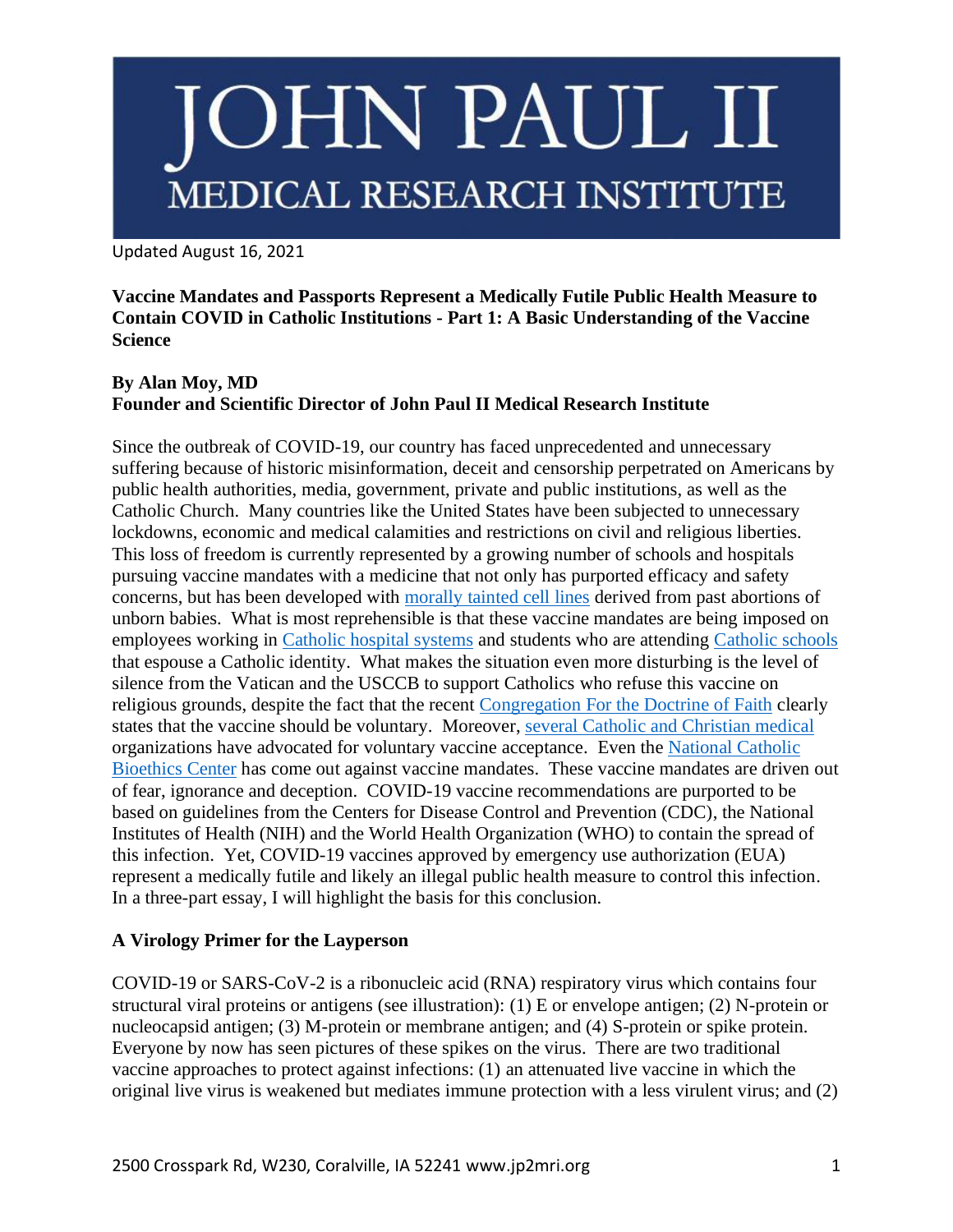## **JOHN PAUL II** MEDICAL RESEARCH INSTITUTE

a killed whole virus vaccine. An attenuated live vaccine would be nasally administered like the transmission of the COVID-19 virus, while a killed whole virus vaccine is administered as an intramuscular injection. Much like someone who has recovered from getting COVID-19, an attenuated live vaccine produces [three important mechanisms of action:](https://www.nature.com/articles/nri1777) (1) respiratory mucosal immunity, which facilitates a reduction in viral transmission and respiratory injury; (2) systemic humoral immunity, which elicits an immediate but transient systemic antibody response; and (3) systemic T-cell immunity, which provides more long-term immunity that prevents re-infection. For example, children who recovered from chickenpox prior to the availability of a vaccine acquired T-cell immunity. Their T-cell immunity prevented reinfection later on as adults when exposed to their offspring who contracted chickenpox. Taken together, individuals who recovered from COVID-19 likely not only possess all three forms of immunity, [but they benefit](https://www.ncbi.nlm.nih.gov/pmc/articles/PMC7551521/)  [from redundant immunity](https://www.ncbi.nlm.nih.gov/pmc/articles/PMC7551521/) because of exposure to all four viral antigens. In other words, natural immunity would provide the most effective means to prevent viral transmission and re-infection. Next to natural immunity, an attenuated live vaccine would provide an effective, single dose and rapid immune protection that includes [respiratory mucosal immunity.](https://www.nature.com/articles/nri1777) However, a downside of an attenuated live vaccine is the risk that the weakened virus could revert to the original state.

Since the Wuhan strain emerged in late 2019, hundreds of new strains or variants have emerged around the world (e.g. UK, South Africa, Brazil, India and Peru). Some of these variants have [greater transmissibility](https://www.cdc.gov/coronavirus/2019-ncov/variants/variant.html) than the original Wuhan strain but do not necessarily produce greater lethality. COVID-19 displays many variants because [RNA viruses are very unstable](https://www.ncbi.nlm.nih.gov/pmc/articles/PMC7149711/) and rapidly mutate. Many mutations are clinically irrelevant, while other mutations can pose unique biological features that make variants more resistant to anti-viral therapies. Our organization compared the [genetic sequence of these variants](https://www.ncbi.nlm.nih.gov/genbank/) and observed that the major genetic differences can be attributed to genetic mutations in the spike protein. The spike protein is more prone to mutation because it is under pressure to adapt in response to its interaction with the angiotensin converting enzyme-2 (ACE-2) receptor where the infection initiates. In contrast, there is [relatively more genetic](https://www.ncbi.nlm.nih.gov/genbank/) stability in the non-spike viral antigens. As a result, those that achieve natural immunity are more poised to resist re-infection from variants because of redundant respiratory mucosal, T-cell and humoral immunity to all COVID-19 viral antigens.

### **Operation Warp Speed Vaccines Lack the Same Immune Protection as Natural Immunity**

Despite what our public health authorities state, the efficacy of Operation Warp Speed vaccines is inferior to natural immunity. Operation Warp Speed [supported eight vaccine candidates](https://www.thelancet.com/journals/langlo/article/PIIS2214-109X(21)00140-6/fulltext) from pharmaceutical companies in a rush to deliver an experimental vaccine issued under the EUA. Among the eight government supported vaccines, all eight utilized a [subunit vaccine approach](https://pubmed.ncbi.nlm.nih.gov/32800805/) – a non-traditional vaccine approach for respiratory viral infections in which a fragment of the virus (in this case the spike protein) is administered to elicit a neutralizing antibody to the spike protein. Neutralizing antibodies to the spike protein [prevent the virus from binding to the ACE-2](https://www.nature.com/articles/s41467-021-22958-8)  [receptor](https://www.nature.com/articles/s41467-021-22958-8) and thus prevent the infection. Six of the vaccine candidates, including the Moderna,